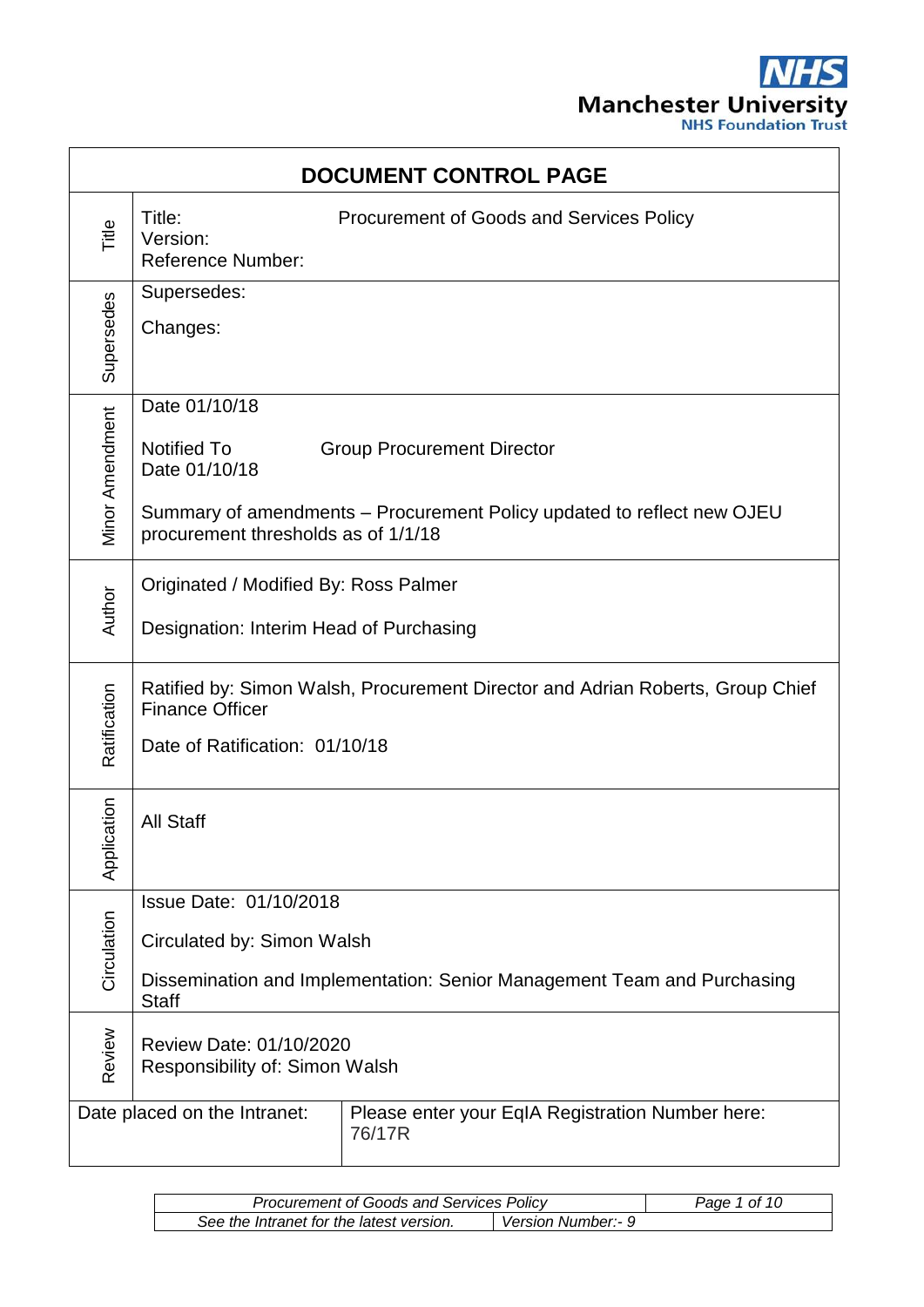

| <b>Section</b> | <b>Contents</b>                                        | Page |
|----------------|--------------------------------------------------------|------|
|                | Introduction                                           |      |
| $\mathcal{P}$  | Purpose                                                |      |
| 3              | Roles and Responsibilities                             |      |
| 4              | <b>Detail of Procedural Documents</b>                  |      |
|                | <b>Equality Impact Assessment</b>                      |      |
|                | <b>Consultation, Approval and Ratification Process</b> |      |
|                | Dissemination and Implementation                       |      |
|                | Monitoring Compliance of Procedural Documents          |      |
|                | References and Bibliography                            |      |
|                | Standards and Key Performance Indicators               |      |
|                | <b>Associated Trust Documents / Useful contacts</b>    |      |
|                | Appendices                                             |      |

#### **1. Introduction**

The Trust's Policy is to seek to maximise value for money in the procurement of goods and services whilst ensuring that operational requirements are fulfilled and statutory obligations met.

#### **2. Purpose**

The Policy is a part of Trust Standing Orders / Standing Financial Instructions which themselves are part of the Constitution and Terms of Authorisation of the Foundation trust along with such directions given by the Independent Regulator.

This Document states the key rules and process with respect to the above whilst assisting Trust Officers to achieve compliance.

#### **3. Roles and Responsibilities**

All Trust Officers have a duty to comply with the provisions of this Policy.

For the purposes of this Policy 'Trust Procurement' will be defined as the Trust's Senior Officer with responsibility for Procurement or his / her delegated Deputy as evidenced in the Procurement Department Operational Procedures Manual.

| <b>Procurement of Goods and Services Policy</b> |                    | Page 2 of 10 |
|-------------------------------------------------|--------------------|--------------|
| See the Intranet for the latest version.        | Version Number:- 9 |              |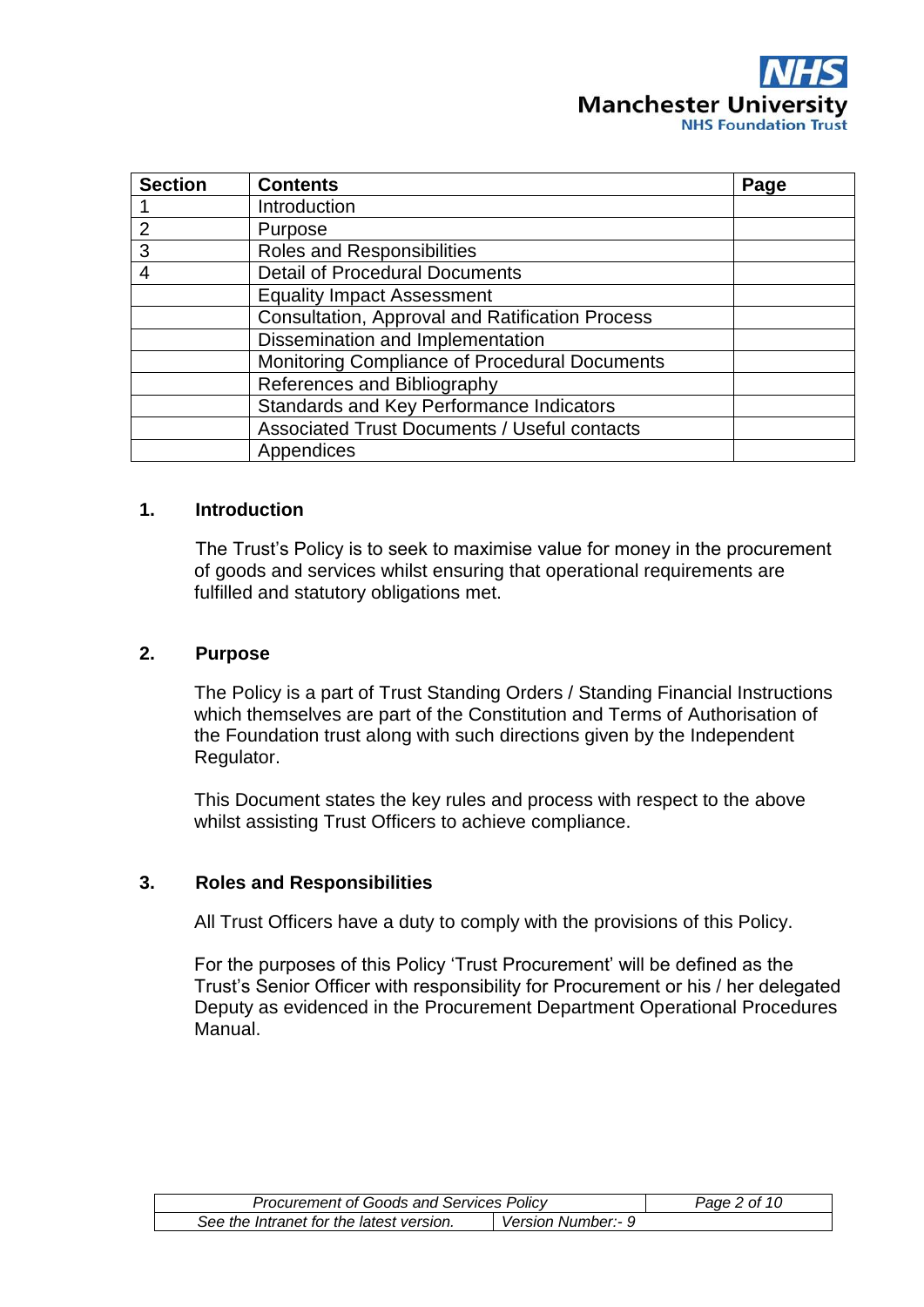

## **4. Detail of Procedural Document.**

## **QUOTATIONS AND TENDERS**

Trust Officers will as a matter of course seek to use NHS or other Public Body Contracts. The use of these Contracts negates the need for some or all of the Trust Quotation and Tender Procedures.

In cases where NHS or other Public Body Contracts are either not available or inappropriate for use the following rules by value apply. All values are for the total procurement value over the life of the goods / services:

#### **Up to £9,999.99 incl. VAT at least one of the following is required:**

1. Single or competitive formal Trust quotation

2. Supplier quotation verified by Trust Procurement

3. Confirmed price either from a published Catalogue or having been agreed with the proposed supplier

# **£10,000 to £49,999.99 incl. VAT the following is required:**

Minimum of 3 Formal Quotations – these being issued by and returned to the Procurement Team (or nominated officers in Informatics or Estates as appropriate) utilising the Trust Quotation Form and appropriate NHS Terms and **Conditions** 

# **Over £50,000 incl. VAT the following is required:**

Minimum of 3 Formal Tenders issued and received in accordance with Trust Policy as detailed in 5 and 6 below

#### **It should be noted that;**

Both quotations and tenders are formal requests from the Trust to potential suppliers to provide prices/costs against a defined procurement.

Quotations will usually comprise a single document. The use of quotations provided by potential suppliers to satisfy the requirement for 3 Quotations will be at the discretion of the Procurement Department. This discretion will be exercised based upon the knowledge of the potential supplier and proposed procurement.

Tenders representing a greater value and potentially more complicated procurements will comprise a range of standard documentation as advised by the Department of Health and Cabinet Office.

In cases where the Trust, by prior agreement, undertakes procurement on behalf of another Public Body the Trust's Statutory Framework will apply – all parties having agreed and documented this in advance.

| <b>Procurement of Goods and Services Policy</b> |                    | Page 3 of 10 |
|-------------------------------------------------|--------------------|--------------|
| See the Intranet for the latest version.        | Version Number:- 9 |              |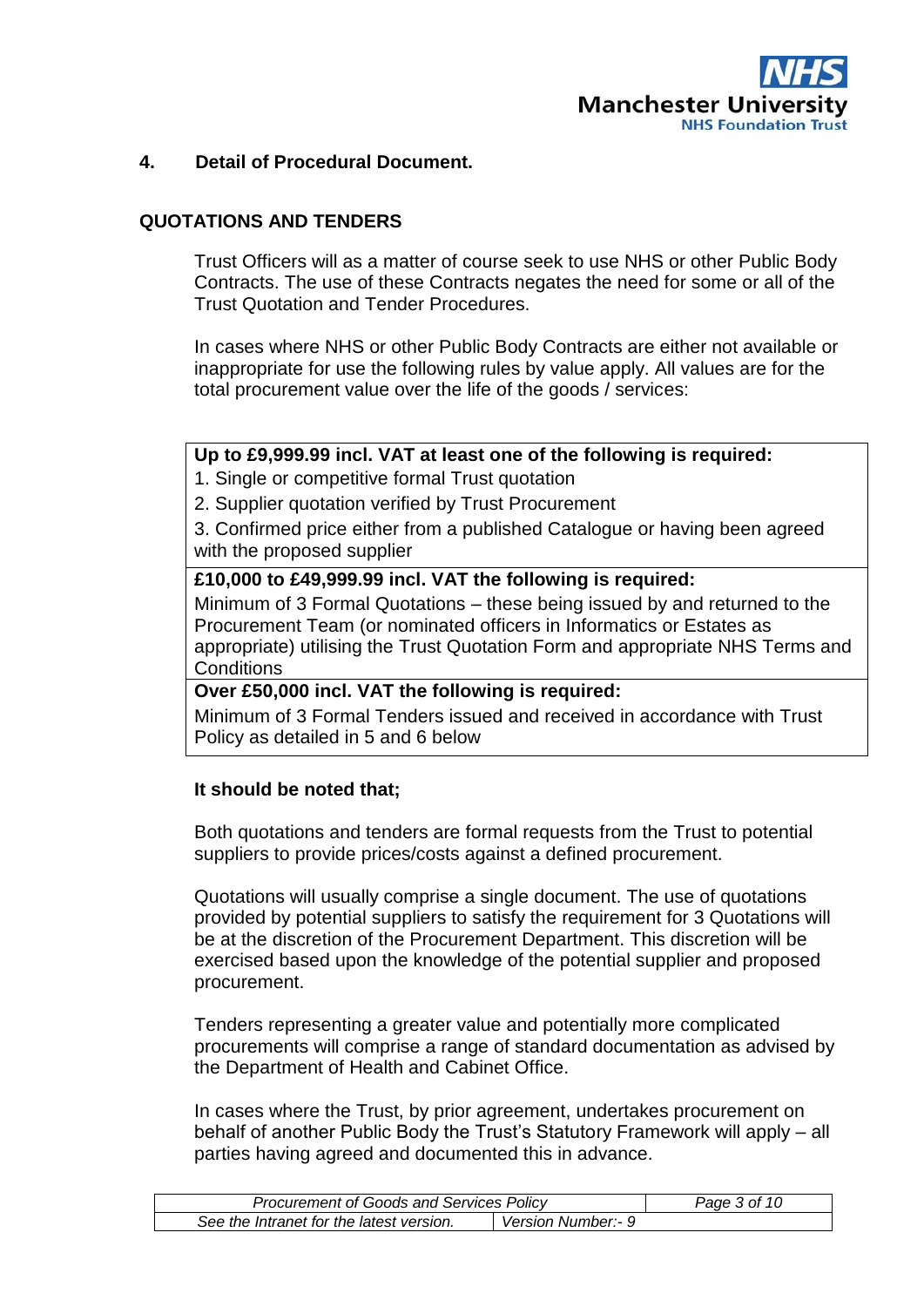

Mini and further competitions undertaken within existing Frameworks can either be undertaken by the Trust or by the Framework awarding body.

# **WAIVING ALL OR PART OF THE COMPETITION REQUIREMENTS**

All Trust Officers should seek, wherever possible, to satisfy the requirements for competition as detailed in 2 above.

In exceptional cases where this is not deemed possible, Trust Officers may seek the approval of the Trust to waive these requirements. All proposed Waivers will be requested by means of the attached Form – Appendix A.

The following approval process for the waiving of competition requirements applies:

- Trust Procurement will consider all requests and review based upon both the information presented and appropriate research.
- The Trust Waiver approval procedures apply including the provision for Waivers below £100k in value to be approved by a Procurement Department Senior Manager

Waiving of tender requirements may be considered in the following circumstances:

- I. Where goods or services are only available from one or two sources
- II. Where genuine and unforeseen urgency exists that precludes compliance to the process as identified in 2 above.
- III. Where it is in the commercial and/or operational interest of the Trust
- IV. Where there is clear benefit to be gained from maintaining continuity with an earlier procurement and with the benefits of that continuity outweighing any potential financial advantage which could be gained by competitive tendering;

Waiver forms require authorisation in line with the Trust's Scheme of Delegation. This is set out in the table below:

| <b>Financial Limit (including VAT)</b>                                                               | <b>Waiver Authorised by</b>                                |  |
|------------------------------------------------------------------------------------------------------|------------------------------------------------------------|--|
| £10,000 to £99,999.99<br>8c and/or designated Head of<br><b>Purchasing/Senior Purchasing Manager</b> | <b>Deputy Procurement</b><br>Directors/Heads of Purchasing |  |
| £100,000 to £249,999.99                                                                              | <b>Procurement Director</b>                                |  |
| £250,000 to £499,999.99                                                                              | <b>Executive Director of Finance</b>                       |  |
| Over £500,000                                                                                        | <b>Board of Directors</b>                                  |  |

| <b>Procurement of Goods and Services Policy</b> |                    | Page 4 of 10 |
|-------------------------------------------------|--------------------|--------------|
| See the Intranet for the latest version.        | Version Number:- 9 |              |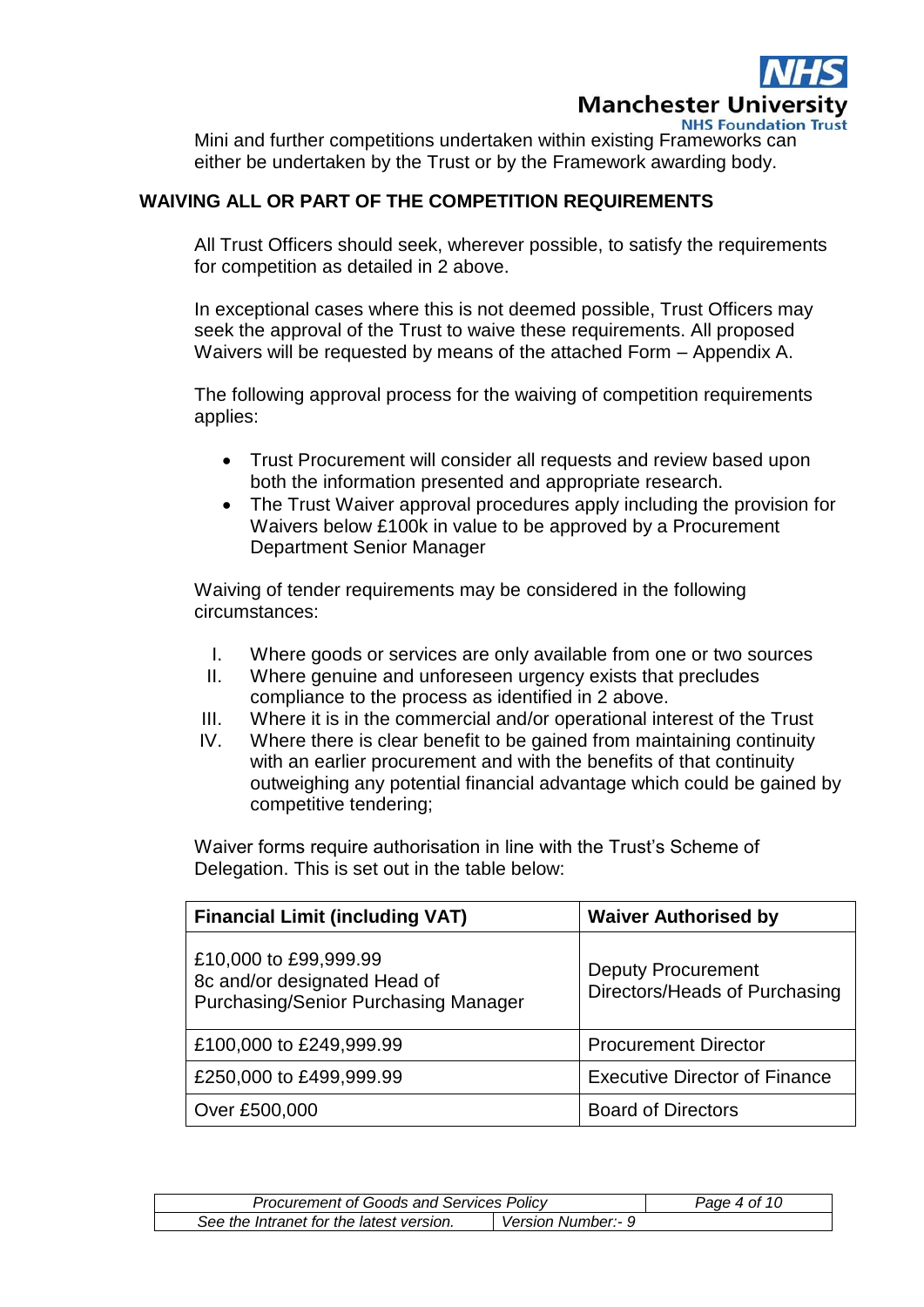

It should be noted that European Procurement Law applies at all times and in particular to proposed procurements in excess of the financial threshold appertaining at the time (£181,302 in total value excluding VAT as from 1<sup>st</sup> January 2018).

European Procurement Law cannot be waivered and the Trust Procurement will advise Budget holders as to how compliance can be achieved.

It should be noted that procurements estimated to be below limits set out as above for which formal tendering procedures are not used which subsequently prove to have a value above such limits shall be reported to the appropriate Trust Senior Officer.

# **IDENTIFYING POTENTIAL BIDDERS**

Trust Procurement will support Budget holders in sourcing and identifying potential suppliers. Sources of potential suppliers will include:

- NHS or other Public Body contractors
- Respondents to Notices placed in the Official Journal of the European Union
- Respondents to Notices placed in appropriate Journals
- Those advised by Trust Officers based upon their operational and technical knowledge

In accordance with Department of Health and Cabinet Office, a pre-selection process will usually be undertaken including, where appropriate, indicative costing methodologies.

# **TENDERING PROCEDURE**

All Tenders are issued and received electronically via the Trust agreed provider.

If the designated officers are of the opinion that the tenders received are not strictly competitive (e.g. due to insufficiency in numbers or due to alterations on the tender), then the approval of the Executive Director of Finance is required.

Where only one tender is sought or received, the Executive Director of Finance shall (in conjunction with the Trust Procurement/Property & Estates/Informatics Department) review the tender to ensure that the price to be paid is fair and that the Trust will be receiving value for money.

| <b>Procurement of Goods and Services Policy</b> |                    | Page 5 of 10 |
|-------------------------------------------------|--------------------|--------------|
| See the Intranet for the latest version.        | Version Number:- 9 |              |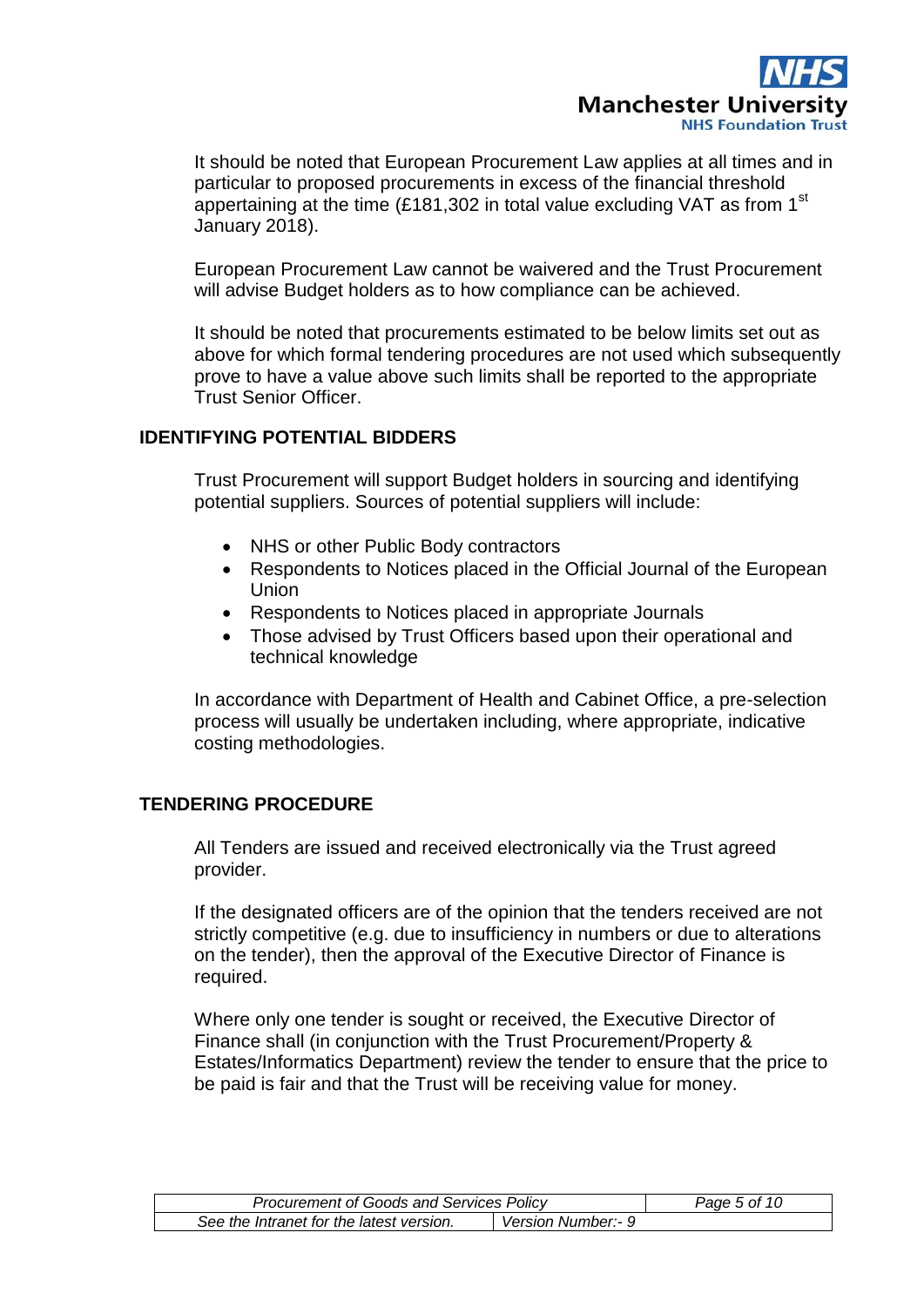

Late tenders will only be considered where there are exceptional circumstances:

- Tenders received post submission deadline but prior to the opening of the other tenders may be considered after the designated officers have concluded that the delay was no fault of the tenderer.
- Only in the most exceptional circumstances will a tender be considered which is received after the opening of the tenders and only then if the tenders that have been duly opened have not been accessed via the Tender Portal or if the process of evaluation has not started.

The Tender Portal will require the Trust's authorised officers to approve the opening of Tenders received past the Tender Return date – until this is agreed they will be stored securely online.

#### **CRITERIA FOR AWARD OF BUSINESS**

The Tender Document will normally state that the award is to be based on the most economically advantageous bid. This will normally include full life cycle costs.

Contract Award criteria are agreed by Trust Officers as part of the procurement process. In projects of significant value/risk this will include Budget holders; Finance staff and Procurement officers along with any other appropriate Trust Officers.

#### **PRE OFFER AND POST TENDER BIDDER ENGAGEMENT**

The procurement process must allow sufficient time for pre-offer (tender) engagement with potential suppliers including the application of indicative pricing methodologies. These will be conducted in accordance with Department of Health / Cabinet Office guidance.

Post tender negotiation/pre contract negotiation is not permitted with the OJEU tendering process. In exceptional cases at the discretion of Trust Procurement it may be undertaken for below OJEU threshold tendering exercises.

Post tender clarification is permissible where it is deemed reasonable to clarify aspects of a tender without fundamentally changing or renegotiating the contents. These clarifications will be conducted in accordance with Department of Health / Office of Government Commerce Guidance.

Trust Procurement Policy applies to all activity within this remit albeit that the European Union value threshold for works differs from Goods and Services  $(E4,551,413$  excluding VAT as at 1<sup>st</sup> January, 2018)

| <b>Procurement of Goods and Services Policy</b> |                    | Page 6 of 10 |
|-------------------------------------------------|--------------------|--------------|
| See the Intranet for the latest version.        | Version Number:- 9 |              |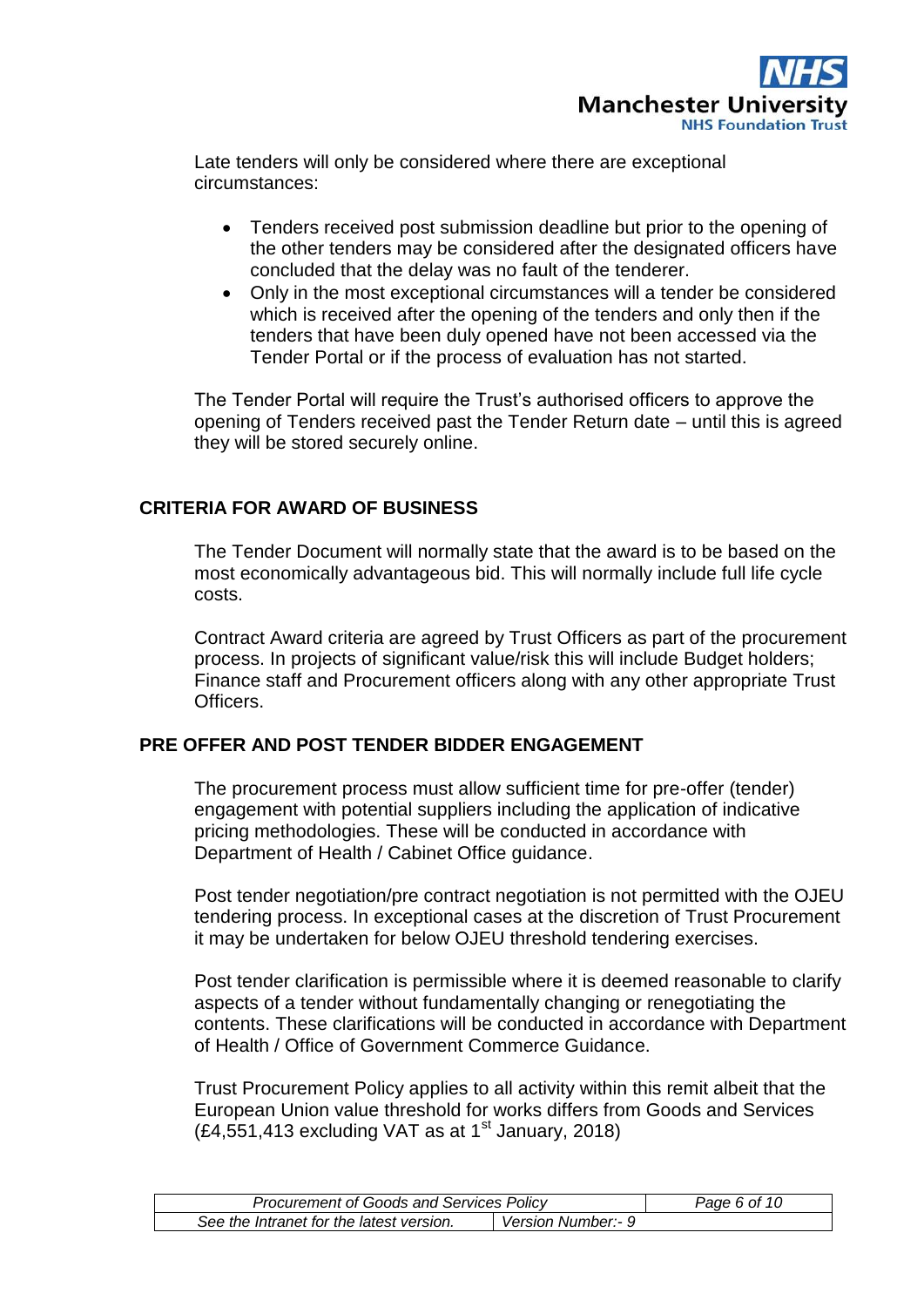

The Trust will comply with Department of Health and other Public Body Guidance including the Independent Regulator of NHS Foundation Trusts.

## **FORMAL AWARD OF BUSINESS**

Provided all of the above conditions and circumstances set out above have been fully complied with, formal authorisation and award of a contract may be agreed under the authorisation limits defined in Section 3 of the Trust's Scheme of Delegation. In the case of authorisation by the Board of Directors, this shall be recorded in their minutes.

Award of business after a formal further/mini competition will be subject to the same authorisation limits as above.

#### **MATERIALS AND INVENTORY MANAGEMENT (MIM)**

In clinical areas where a MIM service is provided the Procurement staff in conjunction with budget holders will:

- Discuss; agree and formally sign off product range/stock levels
- Requisition; order; check and receipt for all goods
- Undertake regular 13 week reviews of the above
- Maintain all appropriate inventory records
- Undertake and support regular stocktakes
- Support regular audits by Internal Audit colleagues
- Manage new product requests

#### **Equality Impact Assessment.**

The Trust is committed to promoting Equality, Diversity and Human Rights in all areas of its activities.

It is important to address, through consultation, the diverse needs of our community, patients, their carers and our staff. This will be achieved by working to the values and principles set out in the Trust's Equality, Diversity and Human Rights Strategic Framework.

To enable the Trust to meet its legislative duties and regulatory guidance, all new and revised procedural documents, services and functions are to undertake an equalities impact assessment to ensure that everyone has equality of access, opportunity and outcomes regarding the activities. Contact the Service Equality Team (SET) on **Ext 66897** for support to complete an initial assessment. Upon completion of the assessment, SET will assign a unique EqIA Registration Number

| <b>Procurement of Goods and Services Policy</b> |                    | Page 7 of 10 |
|-------------------------------------------------|--------------------|--------------|
| See the Intranet for the latest version.        | Version Number:- 9 |              |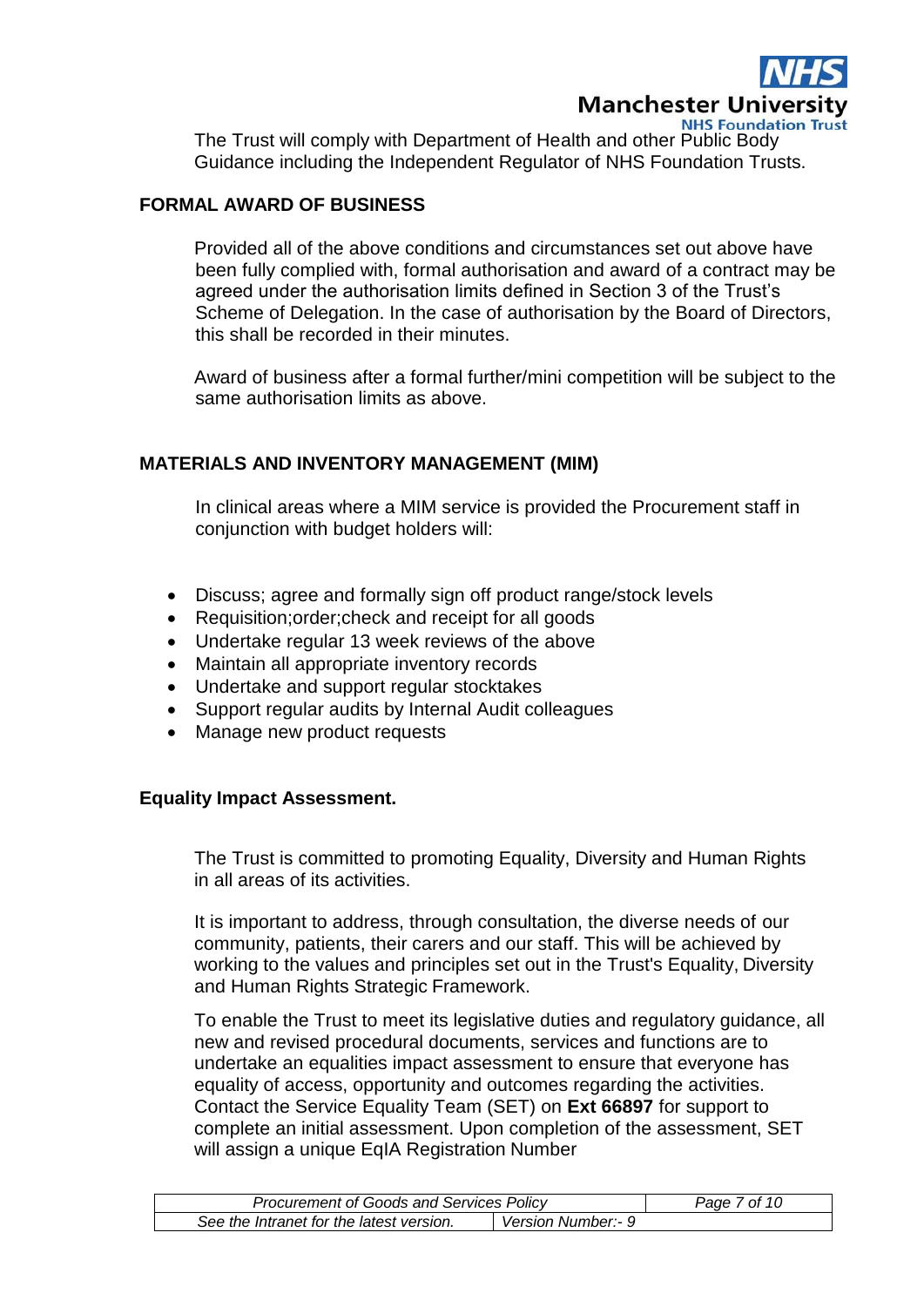

The Trust undertakes Equality Impact Assessments to ensure that its activities do not discriminate on the grounds of:

Religion or belief **Age** 

Disability **Race or ethnicity** Sex or gender Sexual orientation Human Rights **Socio economic** 

Before any committee, group or forum validate a policy or procedural document an EqIA Registration Number will be required.

# **Equality Impact Assessment**

Please record the decision whether the policy, service change or other key decision was assessed as relevant to the equality duty to:

- Eliminate discrimination and eliminate harassment
- Advance equality of opportunity
- Advance good relations and attitudes between people

| Not relevant                                                                                                                                                                                                                                                                                                                                                                           | Relevant |  |
|----------------------------------------------------------------------------------------------------------------------------------------------------------------------------------------------------------------------------------------------------------------------------------------------------------------------------------------------------------------------------------------|----------|--|
| This policy has been equality impact<br>assessed by the author in conjunction<br>with the Service Equality Team using the<br><b>Trust's Equality Impact Assessment</b><br>(EqIA) Framework. The EqIA score fell<br>into low priority (0-9); no significant<br>issues in relation to equality, diversity,<br>gender, colour, race or religion being<br>identified as raising a concern. |          |  |
| Please enter the EqIA registration<br>number: 52/16                                                                                                                                                                                                                                                                                                                                    |          |  |

# **Consultation, Approval and Ratification Process**

The development of this policy has been overseen and approved by the Group Chief Finance Officer. Any further refinements and ratification, post-merger, will be progressed by the aforementioned Executive Director through the relevant committee and/or group.

| <b>Procurement of Goods and Services Policy</b> |                    | Page 8 of 10 |
|-------------------------------------------------|--------------------|--------------|
| See the Intranet for the latest version.        | Version Number:- 9 |              |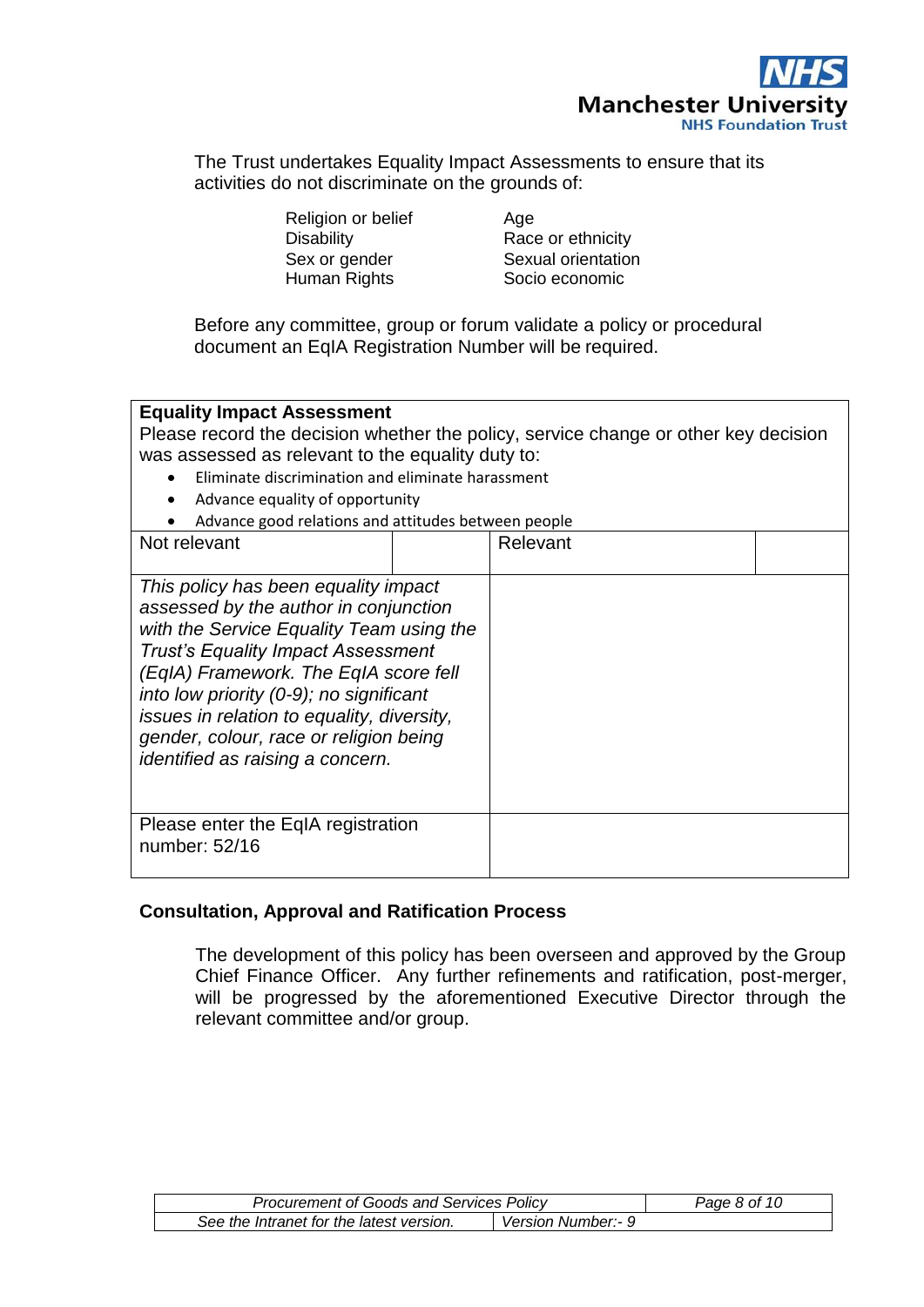

#### **Dissemination and Implementation**

#### **Dissemination**

Documents will be circulated to Procurement teams, MCS and Leadership teams in Hospital Groups.

#### **Implementation of Procedural Documents**

Included with the Trust local induction.

# **Monitoring Compliance of Group Procurement of Goods and Services Policy**

Compliance monitoring via audit committees for waivers, purchasing operational procurement manual and over £10k requisition approvals.

# **Process for Monitoring Compliance and Effectiveness**

The Procurement Director is responsible for monitoring compliance with the Group Procurement of Goods and Services Policy at Division and Corporate Level.

This will be completed on a 2 year basis and reported to the Audit Committee

#### **The following will be monitored for compliance:**

Via Internal Audit review and Procurement Management arrangements

# **Standards and Key Performance Indicators 'KPIs'**

This policy is monitored via waiver reports, monthly audit committee meetings, ongoing over £10k reports and tender/mini framework reports.

#### **References and Bibliography**

European Union. 2018. *Public contracts in the EU – rules and guidelines - EUROPA | European Union*. [ONLINE] Available at: [https://europa.eu/european-union/business/public-contracts\\_en.](https://europa.eu/european-union/business/public-contracts_en) [Accessed 28 September 2018].

NHS Counter Fraud Authority. 2018. *NHS Counter Fraud Authority | Tackling fraud across the NHS and wider health group*. [ONLINE] Available at: [https://cfa.nhs.uk/.](https://cfa.nhs.uk/) [Accessed 28 September 2018].

| <b>Procurement of Goods and Services Policy</b> |                    | Page 9 of 10 |
|-------------------------------------------------|--------------------|--------------|
| See the Intranet for the latest version.        | Version Number:- 9 |              |